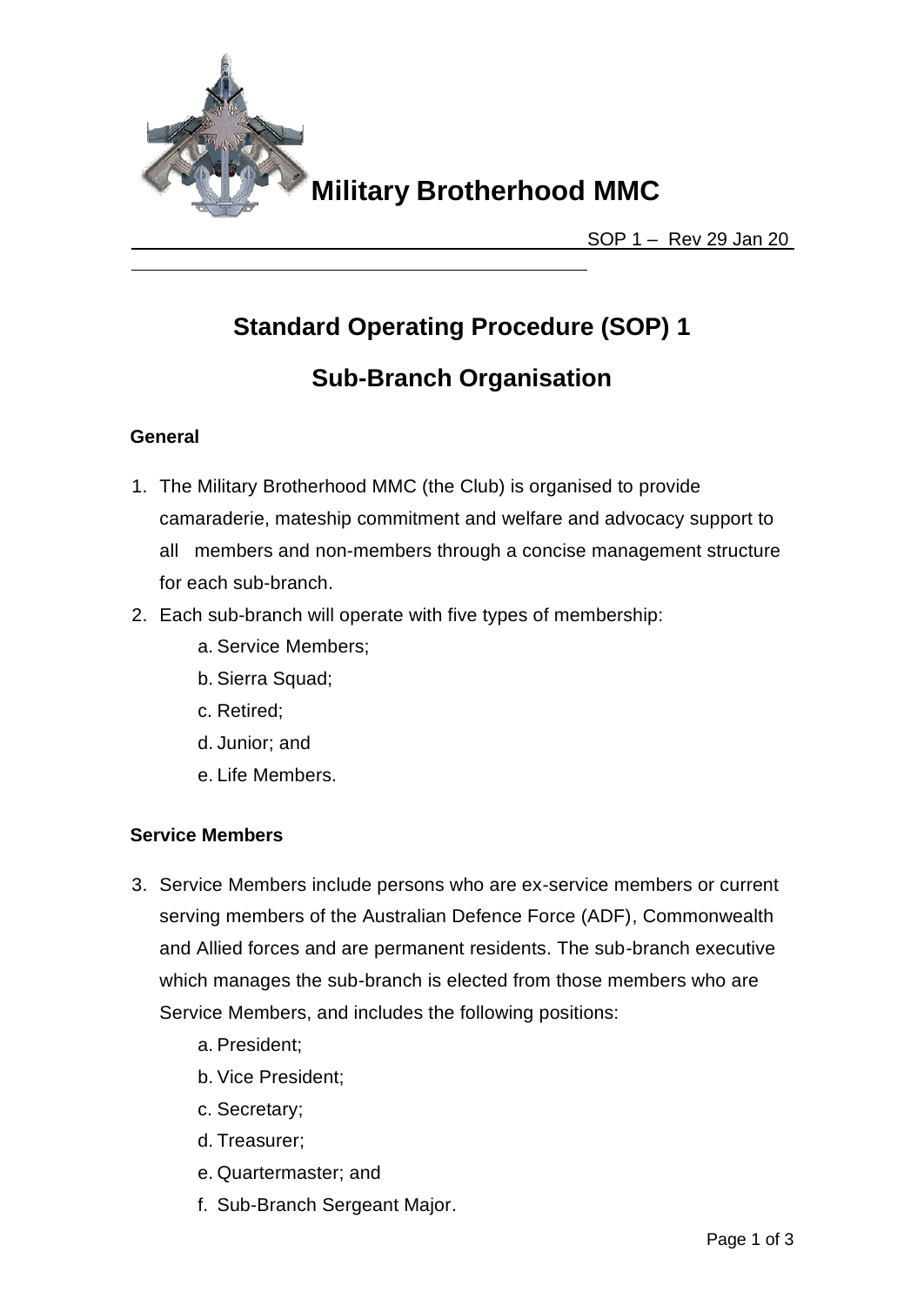

### **Military Brotherhood MMC**

SOP 1 – Rev 29 Jan 20

4. Duties of the above positions are contained in SOP 2.

### **Sierra Squad Members**

- 5. The Sierra Squad includes:
	- a. Those persons who have not served in the ADF, Commonwealth or Allied forces;
	- b. Those persons who have military service but who do not have a motorcycle 600cc or above at the time they applied to join the Club (can transfer over after acquiring a suitable motorcycle); and
	- c. A holding and training cell for all Nominees.
- 6. The Sierra Squad has responsibility for the following positions within the Club:
	- a. Sierra Squad Leader
	- b. They can also hold Honorary treasurer and quartermaster positions when there is not a Service member to fill that position.
- 7. Duties of the positions above are contained in SOP 2.

#### **Meetings**

- 8. The membership as a whole, (Service and Sierra Squad Members) meet once a month during the general meeting to discuss sub-branch management and direction. However, on matters that effect the Club in its operations (motions), the following conditions apply:
	- a. only Service Members are eligible to vote on club matters,
	- b. Sierra Squad members can provide their opinions but cannot vote, and
	- c. Members who are unable to attend must submit an apology to the Secretary either verbally or in writing before the meeting commences